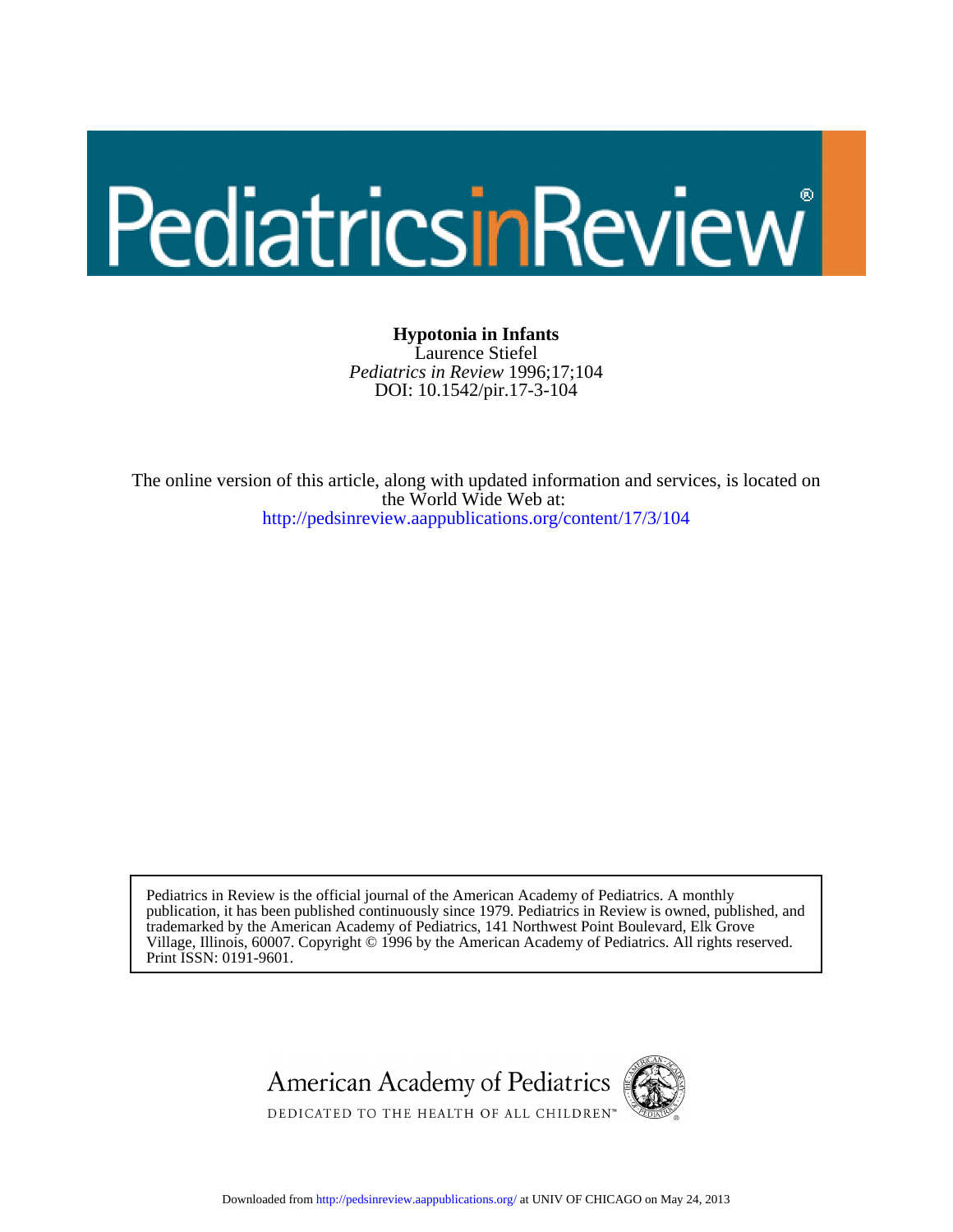apy for relief of acute symptoms.<br>Although beta-agonists may themapy for relief of acute symptoms<br>Although beta-agonists may then<br>selves prove to be harmful (in pa selves prove to acute symptoms.<br>Although beta-agonists may them-<br>selves prove to be harmful (in particular the safety of fenoterol has bee apy for relief of acute symptoms.<br>Although beta-agonists may them-<br>selves prove to be harmful (in partic-<br>ular the safety of fenoterol has been<br>questioned), a more likely explanaapy for relief of acute symptoms<br>Although beta-agonists may the<br>selves prove to be harmful (in p<br>ular the safety of fenoterol has b<br>questioned), a more likely expla<br>tion is that the ongoing inhalatic Although beta-agonists may them-<br>selves prove to be harmful (in partic-<br>ular the safety of fenoterol has been<br>questioned), a more likely explana-<br>tion is that the ongoing inhalation of<br>a beta<sub>2</sub>-adrenergic agent may result selves prove to be harmful (in partic-<br>ular the safety of fenoterol has been inha<br>questioned), a more likely explana-<br>trea<br>tion is that the ongoing inhalation of for<br>a beta<sub>2</sub>-adrenergic agent may result in indu questioned), a moition is that the ong<br>a beta<sub>2</sub>-adrenergic<br>**IN BRIEF** Find is that the ongoing inhalation of<br>a beta<sub>2</sub>-adrenergic agent may result in<br>**Hypotonia in Infants**<br>**Hypotonia in Infants** 

# underuse of appropriate anti-inflamunderuse of appropriate anti-inflam-<br>matory drugs, such as cromolyn or a Theoricosteroid. Perhaps the best use of m underuse of appropriate anti-inflam-<br>matory drugs, such as cromolyn or a The fi<br>corticosteroid. Perhaps the best use of maint<br>inhaled beta<sub>2</sub>-agonists may be for be an underuse of appropriate anti-inflam-<br>matory drugs, such as cromolyn or a<br>corticosteroid. Perhaps the best use of<br>inhaled beta<sub>2</sub>-agonists may be for<br>treatment of acute exacerbations and underuse of appropriate anti-inflam-<br>matory drugs, such as cromolyn or a<br>corticosteroid. Perhaps the best use of<br>inhaled beta<sub>2</sub>-agonists may be for<br>treatment of acute exacerbations and<br>for prophylaxis against exercise-<br>H inhaled beta<sub>2</sub>-agonists may be for<br>treatment of acute exacerbations ar<br>for prophylaxis against exercise-<br>induced asthma, not for long-term, corticosteroid. Perhaps the best use<br>inhaled beta<sub>2</sub>-agonists may be for<br>treatment of acute exacerbations ar<br>for prophylaxis against exercise-<br>induced asthma, not for long-term,

regularly scheduled administration.<br>The first-line choice for ongoing The first-line choice for ongoing<br>The first-line choice for ongoing<br>maintenance therapy probably should maintenance therapy probably<br>maintenance therapy probably should<br>be an anti-inflammatory agent. regularly scheduled administration.<br>The first-line choice for ongoing<br>maintenance therapy probably should<br>be an anti-inflammatory agent. *Henry Henry Henry M. Adam, MD*<br>*Henry M. Adam, MD*<br>*Associate Editor, In Brief* 

*Associate Editor, In Briefing M. Adam, MD*<br>*Associate Editor, In Brief* 

- **Clinical Evaluation of the Floppy Infant.**<br>Crawford TO. *Pediatr Ann.* 1992:21:6:348–<br>353<br>**Floppy Infant**. Ment LR. In: Oski FA,<br>DeAngelis CD, Feigin RD, Warshaw JB,<br>eds. *Principles and Practice of Pediatrics*,
- DeAngelis CD, Feigin RD. Warshaw JB. 1st ed. Philadelphia, Penn: JB Lippincott;<br>1990:326-329 1st Edenture Mannet LR. In: Oski FA, Penn: JB Lippincott: I penn: JB Lippincott: I 990:326-329<br>
1990:326-329<br> **Penn: JB Lippincott:** In: 1990:326-329<br> **Penn: I B Lippincott:** I 990:326-329<br> **Neonatal Hypotonia.** Miller VS.
- 
- **Electromyographic Characteristics. Paramo E. Lovelace ST. Semin Neurol. 1993:13:73-83**<br> **Electromyographic Characteristics. Parano E. Lovelace RE. Child's Nervous System.** 1993:9:166-171 Neonatal hypotonia can have many d

**Electromyographic Characteristics**. Parano<br>
E. Lovelace RE. Child's Nervous System.<br>
1993;9:166-171<br>
Neonatal hypotonia can have many are<br>
different etiologies. Floppiness in an<br>
infant can be caused at various levels E. Lovelace RE. Child's Nervous System.<br>1993:9:166-171<br>Neonatal hypotonia can have many<br>different etiologies. Floppiness in an<br>infant can be caused at various levels<br>of the nervous system from disorders 1993;9:166-171<br>Neonatal hypotonia can have many<br>different etiologies. Floppiness in an<br>infant can be caused at various levels<br>of the nervous system from disorders<br>of the brain to spinal cord lesions, Neonatal hypotonia can have many<br>different etiologies. Floppiness in a<br>infant can be caused at various leve<br>of the nervous system from disorde<br>of the brain to spinal cord lesions,<br>neuropathies, neuromuscular junctic different etiologies. Floppiness in an<br>infant can be caused at various levels<br>of the nervous system from disorders<br>of the brain to spinal cord lesions,<br>neuropathies, neuromuscular junction<br>disorders, and myopathies. A vari infant can be caused at various levels<br>of the nervous system from disorders<br>of the brain to spinal cord lesions,<br>neuropathies, neuromuscular junction<br>disorders, and myopathies. A variety<br>of diagnostic tools are available of the nervous system from disorders<br>of the brain to spinal cord lesions,<br>neuropathies, neuromuscular junction<br>disorders, and myopathies. A variety<br>of diagnostic tools are available for<br>defining the source of the hypotonia of the brain to spinal cord lesions,<br>neuropathies, neuromuscular junctior<br>disorders, and myopathies. A variety<br>of diagnostic tools are available for<br>defining the source of the hypotonia,<br>but before any serum values, muscle neuropathies, neuromuscular junction<br>disorders, and myopathies. A variety<br>of diagnostic tools are available for<br>defining the source of the hypotonia,<br>but before any serum values, muscle<br>biopsies, electromyelograms (EMGs), disorders, and myopathies. A variety<br>of diagnostic tools are available for<br>defining the source of the hypotonia,<br>but before any serum values, muscle<br>biopsies, electromyelograms (EMGs),<br>or nerve conduction studies are orof diagnostic tools are available for<br>defining the source of the hypotonia<br>but before any serum values, muscle<br>biopsies, electromyelograms (EMGs<br>or nerve conduction studies are or-<br>dered, a thorough neurologic examidefining the source of the hypotor<br>but before any serum values, mus<br>biopsies, electromyelograms (EMI<br>or nerve conduction studies are or<br>dered, a thorough neurologic exan<br>nation is essential for determining but before any serum values, muscle<br>biopsies, electromyelograms (EMGs),<br>or nerve conduction studies are or-<br>dered, a thorough neurologic exami-<br>nation is essential for determining the<br>diagnosis. diagnosis. nerve conduction studies are or-<br>red, a thorough neurologic exami-<br>tion is essential for determining the<br>gnosis.<br>The first goal in diagnosing the<br>urce of neonatal hypotonia is to

nation is essential for determining the<br>diagnosis.<br>The first goal in diagnosing the<br>source of neonatal hypotonia is to<br>ascertain if it is central or peripheral.<br>Infants who have central hypotonia diagnosis.<br>The first goal in diagnosing the<br>source of neonatal hypotonia is to<br>ascertain if it is central or peripheral.<br>Infants who have central hypotonia<br>from a brain source usually have The first goal in diagnosing the<br>source of neonatal hypotonia is to<br>ascertain if it is central or peripheral.<br>Infants who have central hypotonia<br>from a brain source usually have<br>other central deficits. If the child is source of neonatal hypotonia is to<br>ascertain if it is central or peripheral.<br>Infants who have central hypotonia<br>from a brain source usually have<br>other central deficits. If the child is<br>alert, responds to surroundings, and ascertain if it is central or peripheral.<br>
Infants who have central hypotonia<br>
from a brain source usually have<br>
other central deficits. If the child is<br>
alert, responds to surroundings, and<br>
has normal sleep-wake cycles, Infants who have central hypotonia<br>from a brain source usually have<br>other central deficits. If the child is<br>alert, responds to surroundings, and<br>has normal sleep-wake cycles, the<br>hypotonia is likely to be peripheral in from a brain source usually have<br>other central deficits. If the child is<br>alert, responds to surroundings, and<br>has normal sleep-wake cycles, the<br>hypotonia is likely to be peripheral in<br>origin. On the other hand, if the chil orher central deficits. If the child is<br>alert, responds to surroundings, and<br>has normal sleep-wake cycles, the<br>hypotonia is likely to be peripheral in<br>origin. On the other hand, if the child<br>lacks visual tracking, appears alert, responds to surroundings, an<br>has normal sleep-wake cycles, the<br>hypotonia is likely to be periphera<br>origin. On the other hand, if the cl<br>lacks visual tracking, appears letha<br>gic, and has seizures or delayed m has normal sleep-wake cycles, the<br>hypotonia is likely to be peripheral is<br>origin. On the other hand, if the chila<br>lacks visual tracking, appears lethar-<br>gic, and has seizures or delayed mile<br>stones, it most likely is cause origin. On the other hand, if the child<br>lacks visual tracking, appears lethar-<br>gic, and has seizures or delayed mile-<br>stones, it most likely is caused by a<br>central source.<br>central source. lacks visual tracking, appears letharstones, it most likely is caused by a central source.<br>**Central Hypotonia** 

orders of the developing brain that ease that causes anterior horn cell locities, but the poliovirus also can<br>cause hypotonia include hypoxic en-<br>*104 Pediatrics in Review Vol. 17 No. 3 March 1996*<br>Downloaded from http The most common forms of neonatal floppiness are central in origin. Disorders of the developing brain that **Central Hypotonia**<br>The most common forms of neonatal<br>floppiness are central in origin. Dis-<br>orders of the developing brain that<br>cause hypotonia include hypoxic en-**Central Hypotonia**<br>The most common forms of neonatal<br>floppiness are central in origin. Dis-<br>orders of the developing brain that<br>cause hypotonia include hypoxic en-

cephalopathy, intracranial hemor-<br>
rhage, infection, metabolic disc cephalopathy, intracranial hemor-<br>rhage, infection, metabolic disorders,<br>perinatal trauma, hypoglycemia, hycephalopathy, intracranial hemor-<br>rhage, infection, metabolic disorders,<br>perinatal trauma, hypoglycemia, hy-<br>pothyroidism, and chromosomal abcephalopathy, intracranial hemor-<br>rhage, infection, metabolic disorders,<br>perinatal trauma, hypoglycemia, hy-<br>pothyroidism, and chromosomal ab-<br>normalities. Infants who have central rephalopality, infactamal hemot-<br>rhage, infection, metabolic disorders,<br>perinatal trauma, hypoglycemia, hy-<br>pothyroidism, and chromosomal ab-<br>normalities. Infants who have central<br>brain disorders present with a de-<br>crease perinatal trauma, hypoglycemia, hypothyroidism, and chromosomal ab-<br>normalities. Infants who have centra<br>brain disorders present with a de-<br>crease in active motor strength com<br>pared with passive tone, which actu normalities. Infants who have central<br>brain disorders present with a de-<br>crease in active motor strength com-<br>pared with passive tone, which actu-<br>ally can be increased markedly. A normalities. Infants who have central<br>brain disorders present with a de-<br>crease in active motor strength com-<br>pared with passive tone, which actu-<br>and and and and and typical infant would have poor head<br>ized brain disorders present with a de-<br>crease in active motor strength com-<br>pared with passive tone, which actu-<br>ally can be increased markedly. A<br>typical infant would have poor head<br>control and hip/shoulder weakness, crease in active motor strength com<br>pared with passive tone, which actually can be increased markedly. A<br>typical infant would have poor head<br>control and hip/shoulder weakness,<br>but with spastic extremities. Reflex pared with passive tone, which actually can be increased markedly. A<br>typical infant would have poor head<br>control and hip/shoulder weakness,<br>but with spastic extremities. Reflexes<br>are either normal or increased, as ally can be increased markedly. A<br>typical infant would have poor head<br>control and hip/shoulder weakness,<br>but with spastic extremities. Reflexes<br>are either normal or increased, as<br>opposed to most peripheral causes, typical infant would have poor head<br>control and hip/shoulder weakness,<br>but with spastic extremities. Reflexe<br>are either normal or increased, as<br>opposed to most peripheral causes,<br>where the reflexes are decreased control and hip/shoulder weakness,<br>but with spastic extremities. Reflexe<br>are either normal or increased, as<br>opposed to most peripheral causes,<br>where the reflexes are decreased<br>significantly. significantly.

opposed to most peripheral causes.<br>where the reflexes are decreased<br>significantly.<br>Hypotonia can be caused by bra<br>dysgenesis. In such cases, the pa-<br>tients often have dysgenetic feature where the reflexes are decreased<br>significantly.<br>Hypotonia can be caused by brain<br>dysgenesis. In such cases, the pa-<br>tients often have dysgenetic features,<br>such as malformed facies, fingers, significantly.<br>Hypotonia can be caused by brail<br>dysgenesis. In such cases, the pa-<br>tients often have dysgenetic feature<br>such as malformed facies, fingers,<br>and ears. Recognizable syndromes Hypotonia can be caused by brain<br>dysgenesis. In such cases, the pa-<br>tients often have dysgenetic features,<br>such as malformed facies, fingers,<br>and ears. Recognizable syndromes<br>such as trisomy 21 and Praeder-Willi dysgenesis. In such cases, the pa-<br>tients often have dysgenetic features, note<br>such as malformed facies, fingers, and<br>and ears. Recognizable syndromes well<br>such as trisomy 21 and Praeder-Willi mus<br>have hypotonia as a promi tients often have dysgenetic features,<br>such as malformed facies, fingers,<br>and ears. Recognizable syndromes<br>such as trisomy 21 and Praeder-Willi<br>have hypotonia as a prominent<br>feature. feature. have hypotonia as a prominent

nation is essential for determining the<br>diagnosis. Cervical **Spinal Cord**<br>diagnosis. The first goal in diagnosing the<br>source of neonatal hypotonia is to<br>ascertain if it is central or peripheral. The affection of peripheral reature.<br> **Cervical Spinal Cord**<br>
Cervical spinal cord trauma can<br>
present with hypotonia. The affected<br>
babies begin by exhibiting hypore-**Cervical Spinal Cord**<br>Cervical spinal cord trauma can<br>present with hypotonia. The affe<br>babies begin by exhibiting hypo<br>flexia, but days to weeks later th **Cervical Spinal Cord**<br>Cervical spinal cord trauma can<br>present with hypotonia. The affected<br>babies begin by exhibiting hypore-<br>flexia, but days to weeks later they<br>develop hyperreflexia and spasticity. Cervical spinal cord trauma can<br>present with hypotonia. The affected<br>babies begin by exhibiting hypore-<br>flexia, but days to weeks later they<br>develop hyperreflexia and spasticity.<br>The patient also develops other neupresent with hypotonia. The affected<br>babies begin by exhibiting hypore-<br>flexia, but days to weeks later they<br>develop hyperreflexia and spasticity.<br>The patient also develops other neu-<br>rologic symptoms, including respirababies begin by exhibiting hypore-<br>flexia, but days to weeks later the<br>develop hyperreflexia and spasticit<br>The patient also develops other ne<br>rologic symptoms, including respir<br>tory difficulty, bladder dysfunction flexia, but days to weeks later they<br>develop hyperreflexia and spasticit<br>The patient also develops other ne<br>rologic symptoms, including respit<br>tory difficulty, bladder dysfunction<br>decreased rectal tone, and vasomo develop hyperreflexia and spasticity.<br>The patient also develops other neu-<br>rologic symptoms, including respira-<br>tory difficulty, bladder dysfunction,<br>decreased rectal tone, and vasomotor<br>instability, depending on the level The patient also develops other neu-<br>rologic symptoms, including respira-<br>tory difficulty, bladder dysfunction,<br>decreased rectal tone, and vasomotor<br>instability, depending on the level of<br>cord transection. Cervical spinal rologic symptoms, including respira-<br>tory difficulty, bladder dysfunction, pa<br>decreased rectal tone, and vasomotor m<br>instability, depending on the level of ol<br>cord transection. Cervical spinal cord<br>transection most commonl tory difficulty, bladder dysfunction,<br>decreased rectal tone, and vasomotor<br>instability, depending on the level of<br>cord transection. Cervical spinal cord<br>transection most commonly is a com<br>plication of the delivery of breec instability, depending on the level of olar myopathy.<br>
cord transection. Cervical spinal cord Although presently a rare infection,<br>
transection most commonly is a com-<br>
poliomyelitis can cause neonatal hy-<br>
plication of th instability, depending<br>cord transection. Cer<br>transection most com<br>plication of the deliv<br>cervical presentation: transection most commonly is a complication of the delivery of breech or<br>cervical presentations.<br>**Anterior Horn Cell Disorders**<br>Infantile spinal muscular atrophy.

**Anterior Horn Cell Disorders**<br>Infantile spinal muscular atrophy,<br>also known as Werdnig-Hoffman syn-<br>drome, is an autosomal recessive dis-**Anterior Horn Cell Disorders**<br>Infantile spinal muscular atrophy,<br>also known as Werdnig-Hoffman syn-<br>drome, is an autosomal recessive dis-**Anterior Horn Cell Disorders**<br>Infantile spinal muscular atrophy,<br>also known as Werdnig-Hoffman syn-<br>drome, is an autosomal recessive dis-<br>ease that causes anterior horn cell **Anterior Horn Cell Disorders**<br>Infantile spinal muscular atrophy,<br>also known as Werdnig-Hoffman syr<br>drome, is an autosomal recessive dis<br>ease that causes anterior horn cell<br>degeneration. One third of patients Infantile spinal muscular atrophy,<br>also known as Werdnig-Hoffman syn-<br>drome, is an autosomal recessive dis-<br>ease that causes anterior horn cell<br>degeneration. One third of patients

are either normal or increased, as<br>
opposed to most peripheral causes,<br>
where the reflexes are decreased<br>
who have central, cortical types of<br>
significantly.<br>
Hypotonia can be caused by brain<br>
tile spinal muscular atrophy who have this condition present in<br>the neonatal period. These patients who have this condition present in<br>the neonatal period. These patients<br>present first with decreased fetal who have this condition present in<br>the neonatal period. These patients<br>present first with decreased fetal<br>movements and often have had a who have this condition present in<br>the neonatal period. These patients<br>present first with decreased fetal<br>movements and often have had a<br>breech presentation. Also secondary who have this condition present in<br>the neonatal period. These patients<br>present first with decreased fetal<br>movements and often have had a<br>breech presentation. Also secondary<br>to decreased fetal movement is the the neonatal period. These patients<br>present first with decreased fetal<br>movements and often have had a<br>breech presentation. Also secondary<br>to decreased fetal movement is the<br>presence of congenital contractures present first with decreased fetal<br>movements and often have had a<br>breech presentation. Also secondary<br>to decreased fetal movement is the<br>presence of congenital contractures<br>and hip dislocations. At birth the inmovements and often have had a<br>breech presentation. Also secondary<br>to decreased fetal movement is the<br>presence of congenital contractures<br>and hip dislocations. At birth the in-<br>fants present with hypotonia, generalbreech presentation. Also secondar<br>to decreased fetal movement is the<br>presence of congenital contractures<br>and hip dislocations. At birth the ii<br>fants present with hypotonia, gener<br>ized weakness, absent reflexes, and to decreased fetal movement is the<br>presence of congenital contractures<br>and hip dislocations. At birth the in-<br>fants present with hypotonia, general-<br>ized weakness, absent reflexes, and<br>poor suck and swallow. The infants presence of congenital contractures<br>and hip dislocations. At birth the in-<br>fants present with hypotonia, general-<br>ized weakness, absent reflexes, and<br>poor suck and swallow. The infants<br>assume a frog leg posture soon after and hip dislocations. At birth the in-<br>fants present with hypotonia, general-<br>ized weakness, absent reflexes, and<br>poor suck and swallow. The infants<br>assume a frog leg posture soon after<br>birth. However, they have alert, infants present with hypotonia, general<br>ized weakness, absent reflexes, and<br>poor suck and swallow. The infants<br>assume a frog leg posture soon after<br>birth. However, they have alert, in-<br>quisitive facies, in contrast to those ized weakness, absent reflexes, and<br>poor suck and swallow. The infants<br>assume a frog leg posture soon after<br>birth. However, they have alert, in-<br>quisitive facies, in contrast to those<br>who have central, cortical types of poor suck and swallow. The infants<br>assume a frog leg posture soon after<br>birth. However, they have alert, in-<br>quisitive facies, in contrast to those<br>who have central, cortical types of<br>hypotonia. Patients who have infanbirth. However, they have alert, intile spinal muscular atrophy have the quisitive facies, in contrast to those<br>who have central, cortical types of<br>hypotonia. Patients who have infan-<br>tile spinal muscular atrophy have the<br>classic tongue fasciculations that are<br>noted in this disorder; often, fin who have central, cortical types of<br>hypotonia. Patients who have infan-<br>tile spinal muscular atrophy have the<br>classic tongue fasciculations that are<br>noted in this disorder; often, finger<br>and biceps fasciculations are noted hypotonia. Patients who have infan-<br>tile spinal muscular atrophy have the<br>classic tongue fasciculations that are<br>noted in this disorder; often, finger<br>and biceps fasciculations are noted as<br>well. Definitive diagnosis is ma tile spinal muscular atrophy have the<br>classic tongue fasciculations that are<br>noted in this disorder; often, finger<br>and biceps fasciculations are noted as<br>well. Definitive diagnosis is made by<br>muscle biopsy, which demonstra classic tongue fasciculations that are<br>noted in this disorder; often, finger<br>and biceps fasciculations are noted a<br>well. Definitive diagnosis is made b<br>muscle biopsy, which demonstrates<br>perinatal denervation. noted in this disorder<br>and biceps fasciculat<br>well. Definitive diagr<br>muscle biopsy, which<br>perinatal denervation<br>Glycogen storage and biceps fasciculations are noted as<br>well. Definitive diagnosis is made by<br>muscle biopsy, which demonstrates<br>perinatal denervation.<br>Glycogen storage disease type 2,<br>also known as Pompe disease, is an<br>autosomal recessive

well. Definitive diagnosis is made by<br>muscle biopsy, which demonstrates<br>perinatal denervation.<br>Glycogen storage disease type 2,<br>also known as Pompe disease, is an<br>autosomal recessive condition that muscle biopsy, which demonstrates<br>perinatal denervation.<br>Glycogen storage disease type 2,<br>also known as Pompe disease, is an<br>autosomal recessive condition that<br>causes an acid maltase deficiency causes an acid maltase deficiency<br>leading to glycogen deposits in anterior horn cells as well as in liver and brain tissue. The patients present with autosomal recessive condition that<br>causes an acid maltase deficiency<br>leading to glycogen deposits in ante-<br>rior horn cells as well as in liver and<br>brain tissue. The patients present with<br>weakness, hypotonia, cardiomyopacauses an acid maltase deficier<br>leading to glycogen deposits in<br>tior horn cells as well as in liv<br>brain tissue. The patients prese<br>weakness, hypotonia, cardiomy<br>thy, and hepatosplenomegaly. leading to glycogen deposits in ante-<br>rior horn cells as well as in liver and<br>brain tissue. The patients present with<br>weakness, hypotonia, cardiomyopa-<br>thy, and hepatosplenomegaly. These<br>patients also have tongue fascicula rior horn cells as well as in live<br>brain tissue. The patients presen<br>weakness, hypotonia, cardiomyc<br>thy, and hepatosplenomegaly. T<br>patients also have tongue fascicu<br>tions and muscles that feel rubb brain tissue. The patients present with<br>weakness, hypotonia, cardiomyopa-<br>thy, and hepatosplenomegaly. These<br>patients also have tongue fascicula-<br>tions and muscles that feel rubbery to<br>palpation. Diagnosis is made by a weakness, hypotonia, cardiomyopa-<br>thy, and hepatosplenomegaly. These<br>patients also have tongue fascicula-<br>tions and muscles that feel rubbery to<br>palpation. Diagnosis is made by a<br>muscle biopsy demonstrating vacuthy, and hepatosplenomegaly. The<br>patients also have tongue fasciculi<br>tions and muscles that feel rubber<br>palpation. Diagnosis is made by a<br>muscle biopsy demonstrating vacu<br>olar myopathy. patients also hat<br>tions and musc<br>palpation. Diag<br>muscle biopsy<br>olar myopathy.<br>Although pre In and muscles that feel rubbery to<br>lpation. Diagnosis is made by a<br>uscle biopsy demonstrating vacu-<br>in myopathy.<br>Although presently a rare infection,<br>liomyelitis can cause neonatal hy-

palpation. Diagnosis is made by a<br>muscle biopsy demonstrating vacu-<br>olar myopathy.<br>Although presently a rare infection<br>poliomyelitis can cause neonatal hy-<br>potonia. The poliovirus infects antepoliomyelitis can cause neonatal hypresent in the first few weeks of life with the sudden onset of asymmetric poliomyelitis can cause neonatal hy-<br>potonia. The poliovirus infects ante-<br>rior horn cells. Neonatal cases can<br>present in the first few weeks of life<br>with the sudden onset of asymmetric<br>weakness. The patients also can have potonia. The poliovirus infects ante-<br>rior horn cells. Neonatal cases can<br>present in the first few weeks of life<br>with the sudden onset of asymmetric<br>weakness. The patients also can have<br>encephalitic and bulbar symptoms. rior horn cells. Neonatal cases can<br>present in the first few weeks of li<br>with the sudden onset of asymmet<br>weakness. The patients also can ha<br>encephalitic and bulbar symptoms.<br>Diagnosis usually is made by dete present in the first few weeks of li<br>with the sudden onset of asymmet<br>weakness. The patients also can ha<br>encephalitic and bulbar symptoms.<br>Diagnosis usually is made by dete<br>tion of slowed nerve conduction v with the sudden onset of asymmetric<br>weakness. The patients also can have<br>encephalitic and bulbar symptoms.<br>Diagnosis usually is made by detec-<br>tion of slowed nerve conduction ve-<br>locities, but the poliovirus also can weakness. The patients also can have<br>encephalitic and bulbar symptoms.<br>Diagnosis usually is made by detec-<br>tion of slowed nerve conduction ve-<br>locities, but the poliovirus also can<br>be isolated from stool cultures. encephalitic and bulbar symptoms.<br>
yn-<br>
Diagnosis usually is made by detec-<br>
lis-<br>
tion of slowed nerve conduction ve-<br>
locities, but the poliovirus also can<br>
be isolated from stool cultures.<br>
Pediatrics in Review Vol. 17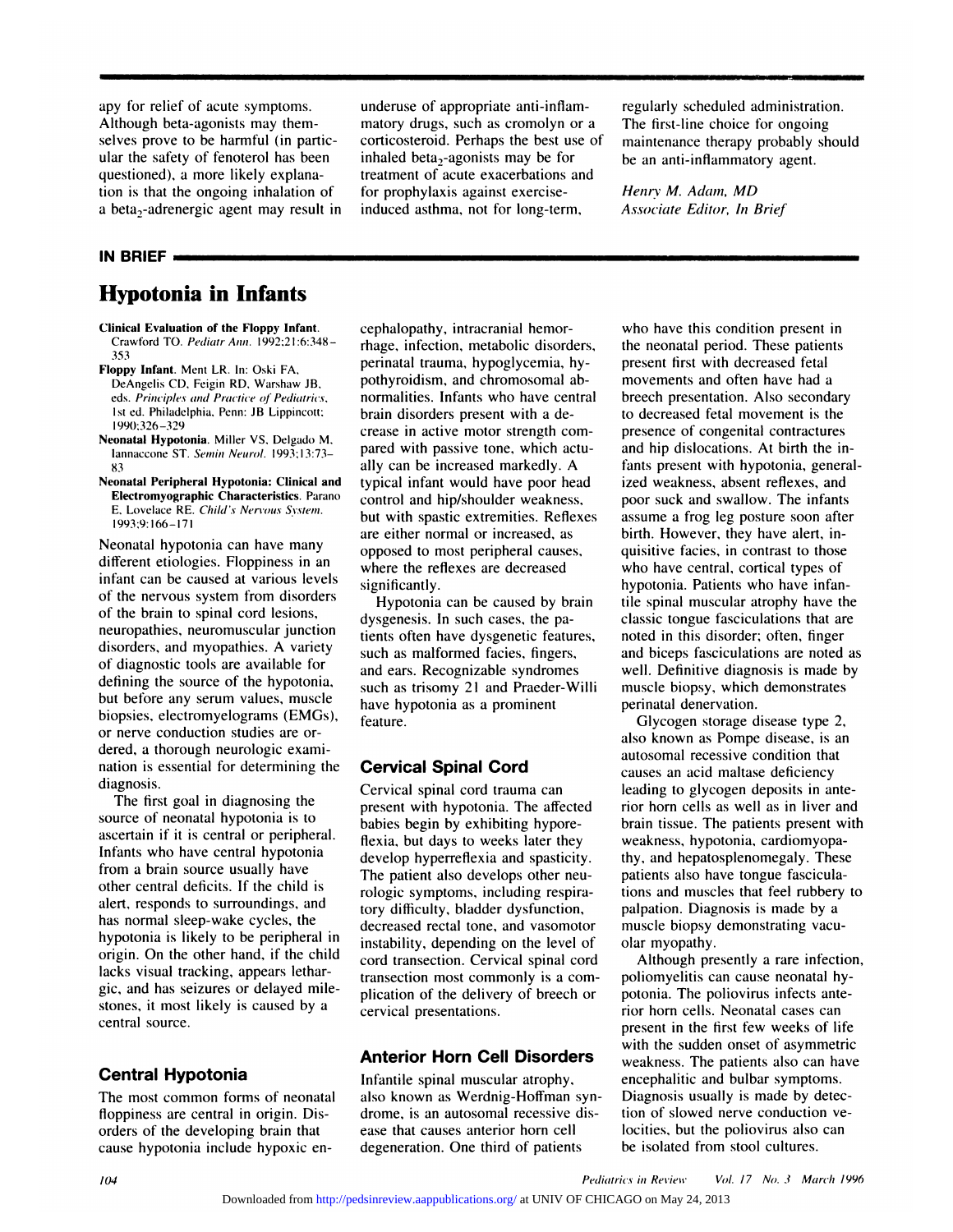**Neuromuscular Junction**<br>Transient neonatal myasthenia gravis **Transient neonatal myasthenia gravis**<br>Transient neonatal myasthenia gravis<br>(MG) develops in 10% of children<br>whose mothers have MG. Infants **Neuromuscular Junction**<br>Transient neonatal myasthenia gravis<br>(MG) develops in 10% of children<br>whose mothers have MG. Infants<br>present with facial palsies, impaired **Transient neonatal myasthenia gravis**<br>(MG) develops in 10% of children<br>whose mothers have MG. Infants<br>present with facial palsies, impaired<br>suck and swallow, a weak cry, gener-Transient neonatal myasthenia gravi<br>(MG) develops in 10% of children<br>whose mothers have MG. Infants<br>present with facial palsies, impaired<br>suck and swallow, a weak cry, gene<br>alized weakness, and hypotonia. Re (MG) develops in 10% of children<br>whose mothers have MG. Infants<br>present with facial palsies, impaired<br>suck and swallow, a weak cry, gener<br>alized weakness, and hypotonia. Re-<br>spiratory assistance may be needed whose mothers have MG. Infants<br>present with facial palsies, impaired<br>suck and swallow, a weak cry, gener-<br>alized weakness, and hypotonia. Re-<br>spiratory assistance may be needed<br>until the condition resolves spontanepresent with facial palsies, impairs<br>suck and swallow, a weak cry, ge<br>alized weakness, and hypotonia. R<br>spiratory assistance may be neede<br>until the condition resolves sponta<br>ously. In transient neonatal MG, r alized weakness, and hypotonia. Respiratory assistance may be needed<br>until the condition resolves spontane-<br>ously. In transient neonatal MG, ma-<br>ternal antibodies to the acetylcholine alized weakness, and hypotonia. Respiratory assistance may be needed<br>until the condition resolves spontane-<br>ously. In transient neonatal MG, ma-<br>ternal antibodies to the acetylcholine<br>receptor cross the placenta and affect spiratory assistance may be needed<br>until the condition resolves spontane-<br>ously. In transient neonatal MG, ma-<br>ternal antibodies to the acetylcholine<br>receptor cross the placenta and affect<br>the newborn. The diagnosis should until the condition resolves spontane-<br>ously. In transient neonatal MG, ma-<br>ternal antibodies to the acetylcholine can<br>receptor cross the placenta and affect inc<br>the newborn. The diagnosis should be the<br>suspected strongly busiy. In transient neonatal MO, ma-<br>ternal antibodies to the acetylcholine<br>receptor cross the placenta and affect<br>the newborn. The diagnosis should be<br>suspected strongly in patients whose<br>mothers are known to have MG and ternal antibodies to the acetylcholine cause weakness, hyporeflexia, and<br>receptor cross the placenta and affect increased risk of respiratory failure<br>the newborn. The diagnosis should be the infant. The diagnosis is estabreceptor cross the placenta and affect<br>the newborn. The diagnosis should be<br>suspected strongly in patients whose<br>instement is an ednophonium<br>can be confirmed by an edrophonium<br>or neostygmine challenge. The tranthe newborn. The diagnosis should<br>suspected strongly in patients whose<br>mothers are known to have MG and<br>can be confirmed by an edrophoniu<br>or neostygmine challenge. The tran-<br>sient neonatal variety of MG usuall suspected strongly in patients whose<br>mothers are known to have MG and<br>can be confirmed by an edrophonium<br>or neostygmine challenge. The tran-<br>sient neonatal variety of MG usually<br>resolves in 6 weeks. mothers are known to<br>can be confirmed by a<br>or neostygmine challe<br>sient neonatal variety<br>resolves in 6 weeks.<br>Congenital MG is a is be confirmed by an edrophonium<br>neostygmine challenge. The tran-<br>int neonatal variety of MG usually<br>olves in 6 weeks.<br>Congenital MG is a much less<br>mmon disorder and usually does

or neostygmine challenge. The tran-<br>sient neonatal variety of MG usually<br>resolves in 6 weeks.<br>Congenital MG is a much less<br>common disorder and usually does<br>not present in the immediate neonatal sient neonatal variety of MG usually<br>resolves in 6 weeks.<br>Congenital MG is a much less<br>common disorder and usually does<br>not present in the immediate neonatal<br>period. When it does develop, conresolves in 6 weeks.<br>Congenital MG is a much less<br>common disorder and usually does<br>not present in the immediate neona<br>period. When it does develop, con-<br>genital MG first presents more con Congenital MG is a much less<br>common disorder and usually does<br>not present in the immediate neonal<br>period. When it does develop, con-<br>genital MG first presents more com<br>monly with ptosis and ophthalmocommon disorder and usually<br>not present in the immediate r<br>period. When it does develop,<br>genital MG first presents more<br>monly with ptosis and ophthal<br>plegia, and hypotonia does no period. When it does develop, congenital MG first presents more com<br>monly with ptosis and ophthalmo-<br>plegia, and hypotonia does not<br>develop until later. genital MG first presents more com-<br>monly with ptosis and ophthalmo-<br>plegia, and hypotonia does not<br>develop until later.<br>Infantile botulism, caused by the<br>exotoxin of *Clostridium botulinum*, inital MG first presents more com-<br>
Solny with ptosis and ophthalmo-<br>
gia, and hypotonia does not<br>
velop until later.<br>
Infantile botulism, caused by the<br>
otoxin of *Clostridium botulinum*,

monly with ptosis and ophthalmo-<br>plegia, and hypotonia does not<br>develop until later.<br>Infantile botulism, caused by the<br>exotoxin of *Clostridium botulinum*,<br>usually presents between the ages o plegia, and hypotonia does not<br>develop until later.<br>Infantile botulism, caused by the<br>exotoxin of *Clostridium botulinum*,<br>usually presents between the ages of<br>6 weeks and 12 months. The toxin develop until later.<br>
Infantile botulism, caused by the<br>
exotoxin of *Clostridium botulinum*,<br>
usually presents between the ages of<br>
6 weeks and 12 months. The toxin<br>
prevents nerve terminals from releas-Infantile botulism, caused by the<br>exotoxin of *Clostridium botulinum*,<br>usually presents between the ages of<br>6 weeks and 12 months. The toxin<br>prevents nerve terminals from relea<br>ing acetylcholine. Infants classicall exotoxin of *Clostridium botulinum*,<br>usually presents between the ages of<br>6 weeks and 12 months. The toxin<br>prevents nerve terminals from releas-<br>ing acetylcholine. Infants classically<br>present first with constipation, but usually presents between the ages of<br>6 weeks and 12 months. The toxin<br>prevents nerve terminals from releas-<br>ing acetylcholine. Infants classically<br>present first with constipation, but<br>soon afterward develop hypotonia 6 weeks and 12 months. The toxin<br>prevents nerve terminals from releas-<br>ing acetylcholine. Infants classically<br>present first with constipation, but<br>soon afterward develop hypotonia<br>and weakness, with a weak cry, poor prevents nerve terminals from releas-<br>ing acetylcholine. Infants classically<br>present first with constipation, but<br>soon afterward develop hypotonia<br>and weakness, with a weak cry, poor<br>feeding, facial weakness, ptosis, and ing acetylcholine. Infants classically<br>present first with constipation, but<br>soon afterward develop hypotonia<br>and weakness, with a weak cry, poor<br>feeding, facial weakness, ptosis, and<br>decreased eye movements. The papresent first with constipation, but<br>soon afterward develop hypotonia<br>and weakness, with a weak cry, poc<br>feeding, facial weakness, ptosis, and<br>decreased eye movements. The pa-<br>tients usually are areflexic with unre soon afterward develop hypotonia<br>and weakness, with a weak cry, poor<br>feeding, facial weakness, ptosis, and<br>decreased eye movements. The pa-<br>tients usually are areflexic with unre<br>active pupils. Apneic spells are com and weakness, with a weak cry, poofeeding, facial weakness, ptosis, and decreased eye movements. The patients usually are areflexic with unre active pupils. Apneic spells are common, and ventilatory support is feeding, facial weakness, ptosis, and<br>decreased eye movements. The pa-<br>tients usually are areflexic with unre<br>active pupils. Apneic spells are com<br>mon, and ventilatory support is<br>indicated in those cases. Symptoms decreased eye movements. The pa-<br>tients usually are areflexic with unre-<br>active pupils. Apneic spells are com-<br>mon, and ventilatory support is<br>indicated in those cases. Symptoms<br>develop several hours to 1 week after tients usually are areflexic with unre-<br>active pupils. Apneic spells are com-<br>mon, and ventilatory support is<br>indicated in those cases. Symptoms<br>develop several hours to 1 week after<br>ingestion of contaminated food. mon, and ventilatory support is<br>indicated in those cases. Symptoms<br>develop several hours to 1 week after<br>ingestion of contaminated food.<br>Cases also have occurred after wound mon, and ventilatory support is<br>indicated in those cases. Symptoms<br>develop several hours to 1 week after<br>ingestion of contaminated food.<br>Cases also have occurred after wound in<br>infections and from ingestion of soil, indicated in those cases. Symptoms<br>develop several hours to 1 week after<br>ingestion of contaminated food.<br>Cases also have occurred after wound<br>infections and from ingestion of soil,<br>household dust, and honey. The diagdevelop several hours to 1 week afte<br>ingestion of contaminated food.<br>Cases also have occurred after woun<br>infections and from ingestion of soil<br>household dust, and honey. The diag<br>nosis is established by identifying th ingestion of contaminated food. m<br>Cases also have occurred after wound<br>infections and from ingestion of soil, lea<br>household dust, and honey. The diag-<br>mosis is established by identifying the<br>*C* botulinum organism or its t Cases also have occurred after wound<br>infections and from ingestion of soil,<br>household dust, and honey. The diag-<br>nosis is established by identifying the<br>*C botulinum* organism or its toxin in<br>a stool sample or from toxin i infections and from ingestion of soil,<br>household dust, and honey. The diag-<br>nosis is established by identifying the<br>*C botulinum* organism or its toxin in<br>a stool sample or from toxin in the

serum in the case of a wound infection.

Drugs have been found to interrupt form in the case of a wound<br>infection.<br>Drugs have been found to interr<br>function at the neuromuscular june<br>tion and cause hypotonia. Hyperm Serum in the case of a wound<br>infection.<br>Drugs have been found to inter<br>function at the neuromuscular jun<br>tion and cause hypotonia. Hypern<br>nesemia can occur secondary to t infection.<br>
Drugs have been found to interrupt<br>
function at the neuromuscular junc-<br>
tion and cause hypotonia. Hypermag-<br>
nesemia can occur secondary to the<br>
treatment of severe eclampsia with Drugs have been found to interrupt<br>function at the neuromuscular junc-<br>tion and cause hypotonia. Hypermag-<br>nesemia can occur secondary to the<br>treatment of severe eclampsia with<br>magnesium sulfate. The high levels mation at the hearomascanal junction and cause hypotonia. Hypermagnesemia can occur secondary to the treatment of severe eclampsia with magnesium sulfate. The high levels of magnesium block the release of acetylcholine fro nesemia can occur secondary to the<br>treatment of severe eclampsia with<br>magnesium sulfate. The high levels<br>of magnesium block the release of<br>acetylcholine from the nerves and<br>cause weakness, hyporeflexia, and treatment of severe eclampsia with<br>magnesium sulfate. The high levels<br>of magnesium block the release of<br>acetylcholine from the nerves and<br>cause weakness, hyporeflexia, and<br>increased risk of respiratory failure in magnesium sulfate. The high levels<br>of magnesium block the release of my<br>acetylcholine from the nerves and abn<br>cause weakness, hyporeflexia, and phy<br>increased risk of respiratory failure in por<br>the infant. The diagnosis is of magnesium block the release<br>acetylcholine from the nerves ar<br>cause weakness, hyporeflexia, at<br>increased risk of respiratory fail<br>the infant. The diagnosis is estal<br>lished by checking serum magno acetylcholine from the nerves and abno<br>cause weakness, hyporeflexia, and phy<br>increased risk of respiratory failure in port<br>the infant. The diagnosis is estab-<br>lished by checking serum magnesium may<br>levels. Treatment is sup cause weakness, hyporeflexia, a<br>increased risk of respiratory fai<br>the infant. The diagnosis is est<br>lished by checking serum mag<br>levels. Treatment is supportive<br>Aminoglycoside antibiotics s reased risk of respiratory failure in<br>
e infant. The diagnosis is estab-<br>
hed by checking serum magnesium<br>
vels. Treatment is supportive.<br>
Aminoglycoside antibiotics such as<br>
fintamicin, neomycin, and strepto-

the infant. The diagnosis is estat<br>lished by checking serum magne<br>levels. Treatment is supportive.<br>Aminoglycoside antibiotics su<br>gentamicin, neomycin, and strep<br>mycin can disrupt the presynapti lished by checking serum magnesius<br>levels. Treatment is supportive.<br>Aminoglycoside antibiotics such a<br>gentamicin, neomycin, and strepto-<br>mycin can disrupt the presynaptic<br>release of acetylcholine and cause levels. Treatment is supportive.<br>Aminoglycoside antibiotics such as<br>gentamicin, neomycin, and strepto-<br>mycin can disrupt the presynaptic<br>release of acetylcholine and cause<br>hypotonia and areflexia. Management Aminoglycoside antibiotics such as<br>gentamicin, neomycin, and strepto-<br>mycin can disrupt the presynaptic<br>release of acetylcholine and cause<br>hypotonia and areflexia. Managemen<br>of affected infants is supportive. mycin can disrupt the presynaptic<br>release of acetylcholine and cause<br>hypotonia and areflexia. Managem<br>of affected infants is supportive. **hypotonia and areflexia. Management of affected infants is supportive.**<br>**Congenital Myopathies** 

Congenital myotonic dystrophy, also **Congenital Myopathies**<br>Congenital myotonic dystrophy, als<br>known as Steinert disease, is an au<br>somal dominant disorder most com<br>monly inherited from the mother. **Congenital myopathies**<br>Congenital myotonic dystrophy, alknown as Steinert disease, is an at<br>somal dominant disorder most con<br>monly inherited from the mother.<br>Mothers who also have symptoms Congenital myotonic dystrophy, also<br>known as Steinert disease, is an auto<br>somal dominant disorder most com-<br>monly inherited from the mother.<br>Mothers who also have symptoms<br>from the condition may develop uter known as Steinert disease, is an auto<br>somal dominant disorder most com-<br>monly inherited from the mother.<br>Mothers who also have symptoms<br>from the condition may develop uter<br>ine dystocia, which can lead to comsomal dominant disorder most com-<br>monly inherited from the mother.<br>Mothers who also have symptoms<br>from the condition may develop ute<br>ine dystocia, which can lead to com<br>plications during delivery. These ba monly inherited from the mother.<br>Mothers who also have symptoms<br>from the condition may develop uter-<br>ine dystocia, which can lead to com-<br>plications during delivery. These ba-<br>bies are born with severe hypotonia, Mothers who also have symptoms<br>from the condition may develop ute<br>ine dystocia, which can lead to com<br>plications during delivery. These ba-<br>bies are born with severe hypotonia,<br>bilateral facial weakness, poor suck, from the condition may develop uter-<br>ine dystocia, which can lead to com-<br>plications during delivery. These ba-<br>bies are born with severe hypotonia,<br>bilateral facial weakness, poor suck,<br>areflexia, and respiratory distress ine dystocia, which can lead to co<br>plications during delivery. These b<br>bies are born with severe hypoton<br>bilateral facial weakness, poor suc<br>areflexia, and respiratory distress.<br>They have a characteristic facial a plications during delivery. These babies are born with severe hypotonia, bilateral facial weakness, poor suck, areflexia, and respiratory distress.<br>They have a characteristic facial appearance, with tenting of the upper bilateral facial weakness, poor suck,<br>areflexia, and respiratory distress.<br>They have a characteristic facial ap-<br>pearance, with tenting of the upper<br>lip, thin cheeks, and wasting of the bilateral facial weakness, poor suck,<br>areflexia, and respiratory distress.<br>They have a characteristic facial ap-<br>pearance, with tenting of the upper<br>lip, thin cheeks, and wasting of the<br>temporalis muscles. They also tend t areflexia, and respiratory distress.<br>They have a characteristic facial appearance, with tenting of the upper<br>lip, thin cheeks, and wasting of the<br>temporalis muscles. They also tend to<br>have dislocated hips and arthrogrypo-They have a characteristic facial<br>pearance, with tenting of the upp<br>lip, thin cheeks, and wasting of t<br>temporalis muscles. They also ten<br>have dislocated hips and arthrogr<br>sis—most particularly, club feet– pearance, with tenting of the upplip, thin cheeks, and wasting of<br>temporalis muscles. They also te<br>have dislocated hips and arthrog<br>sis—most particularly, club feet-<br>secondary to decreased fetal mo lip, thin cheeks, and wasting of t<br>temporalis muscles. They also ten<br>have dislocated hips and arthrogr<br>sis—most particularly, club feet—<br>secondary to decreased fetal mov<br>ment. Respiratory failure and the temporalis muscles. They also tend to<br>have dislocated hips and arthrogrypo-<br>sis—most particularly, club feet—<br>secondary to decreased fetal move-<br>ment. Respiratory failure and the<br>increased risk of aspiration often have dislocated hips and arthrogrypo-<br>sis—most particularly, club feet—<br>secondary to decreased fetal move-<br>ment. Respiratory failure and the<br>increased risk of aspiration often<br>leads to early death, but if the infants sis—most particularly, club feet—<br>secondary to decreased fetal move-<br>ment. Respiratory failure and the<br>increased risk of aspiration often<br>leads to early death, but if the infants<br>survive the first 3 weeks of life, secondary to decreased fetal move<br>ment. Respiratory failure and the<br>increased risk of aspiration often<br>leads to early death, but if the infa<br>survive the first 3 weeks of life,<br>motor function may improve signi ment. Respiratory failure and the<br>increased risk of aspiration often<br>leads to early death, but if the infa<br>survive the first 3 weeks of life,<br>motor function may improve signi<br>cantly, although facial diplegia increased risk of aspiration often<br>leads to early death, but if the infa<br>survive the first 3 weeks of life,<br>motor function may improve signi<br>cantly, although facial diplegia<br>persists. persists.

The clinical course of these pa-<br>
nts depends on how much muscle The clinical course of these pa-<br>tients depends on how much muscle<br>weakness improves over the long The clinical course of these pa-<br>tients depends on how much muscle<br>weakness improves over the long<br>term. The patients tend to have intel-The clinical course of these patients depends on how much muscle<br>weakness improves over the long<br>term. The patients tend to have intel-<br>lectual deficits, but it is unclear The clinical course of these patients depends on how much mus<br>weakness improves over the long<br>term. The patients tend to have in<br>lectual deficits, but it is unclear<br>whether they are secondary to cer weakness improves over the long<br>term. The patients tend to have intel-<br>lectual deficits, but it is unclear<br>whether they are secondary to central<br>nervous system dysfunction or peri-<br>natal asphyxia. Patients who have term. The patients tend to have intelmyotonic dystrophy also have other lectual deficits, but it is unclear<br>whether they are secondary to central<br>nervous system dysfunction or peri-<br>natal asphyxia. Patients who have<br>myotonic dystrophy also have other<br>abnormalities, including gonadal atrowhether they are secondary to central<br>nervous system dysfunction or peri-<br>natal asphyxia. Patients who have<br>myotonic dystrophy also have other<br>abnormalities, including gonadal atro-<br>phy and cataracts. Diagnosis is supnervous system dysfunction or peri-<br>natal asphyxia. Patients who have<br>myotonic dystrophy also have other<br>abnormalities, including gonadal atr<br>phy and cataracts. Diagnosis is sup-<br>ported by an EMG demonstrating natal asphyxia. Patients who have<br>myotonic dystrophy also have other<br>abnormalities, including gonadal atr<br>phy and cataracts. Diagnosis is sup-<br>ported by an EMG demonstrating<br>myotonic discharges, but this findin myotonic dystrophy also have other<br>abnormalities, including gonadal atro-<br>phy and cataracts. Diagnosis is sup-<br>ported by an EMG demonstrating<br>myotonic discharges, but this finding<br>may not be detectable in infancy. In abnormalities, including gonadal atro-<br>phy and cataracts. Diagnosis is sup-<br>ported by an EMG demonstrating<br>myotonic discharges, but this finding<br>may not be detectable in infancy. In<br>many cases the diagnosis is conphy and cataracts. Diagnosis is s<br>ported by an EMG demonstratin<br>myotonic discharges, but this fin<br>may not be detectable in infancy<br>many cases the diagnosis is con-<br>firmed by noting myotonic symp ported by an EMG demonstrating<br>myotonic discharges, but this finding<br>may not be detectable in infancy. In<br>many cases the diagnosis is con-<br>firmed by noting myotonic symptoms<br>or a characteristic EMG in the myotonic discharges, but this findin<br>may not be detectable in infancy. Ir<br>many cases the diagnosis is con-<br>firmed by noting myotonic sympton<br>or a characteristic EMG in the<br>infant's mother. many cases the diagnosis is con-<br>firmed by noting myotonic symptoms<br>or a characteristic EMG in the<br>infant's mother.<br>A wide range of congenital myopabout the diagnosis is con-<br>
A wide range myotonic sympto<br>
a characteristic EMG in the<br>
fant's mother.<br>
A wide range of congenital myoties exists; many present clinical

tonia, hyporeflexia, facial paralysis,<br>
ptosis, and a high-arched palate. The<br>
etiologies include nemaline myopa-<br>
thy, myotubular myopathy, and mito-<br>
Congenital myotonic dystrophy, also<br>
known as Steinert disease, is an firmed by noting myotonic symptoms<br>or a characteristic EMG in the<br>infant's mother.<br>A wide range of congenital myop-<br>athies exists; many present clinically<br>in the neonatal period with hypoor a characteristic EMG in the<br>infant's mother.<br>A wide range of congenital n<br>athies exists; many present clini<br>in the neonatal period with hypo-<br>tonia, hyporeflexia, facial paraly infant's mother.<br>A wide range of congenital myop<br>athies exists; many present clinicall<br>in the neonatal period with hypo-<br>tonia, hyporeflexia, facial paralysis,<br>ptosis, and a high-arched palate. Th A wide range of congenital myop-<br>athies exists; many present clinically<br>in the neonatal period with hypo-<br>tonia, hyporeflexia, facial paralysis,<br>ptosis, and a high-arched palate. The<br>etiologies include nemaline myopain the neonatal period with hypoptosis, and a high-arched palate. The tonia, hyporeflexia, facial paralysis,<br>ptosis, and a high-arched palate. The<br>etiologies include nemaline myopa-<br>thy, myotubular myopathy, and mito-<br>chondrial dysfunction, and more may<br>be isolated as neuropathologic techptosis, and a high-arched palate. The<br>etiologies include nemaline myopa-<br>thy, myotubular myopathy, and mic<br>chondrial dysfunction, and more m<br>be isolated as neuropathologic tech-<br>niques continue to advance. Diagno etiologies include nemaline myop<br>thy, myotubular myopathy, and m<br>chondrial dysfunction, and more i<br>be isolated as neuropathologic tec<br>niques continue to advance. Diag<br>sis is made by muscle biopsy. thy, myotubular myopathy, and<br>chondrial dysfunction, and mor<br>be isolated as neuropathologic<br>niques continue to advance. Di<br>sis is made by muscle biopsy. **Benign Congenital Hypotonia**<br> **Benign Congenital Hypotonia**<br> **Benign Congenital Hypotonia**<br> **Benign congenital hypotonia** is a di-

**Benign Congenital Hypotonia**<br>Benign congenital hypotonia is a di-<br>agnosis of exclusion. In these cases, **Benign Congenital Hypotonia**<br>Benign congenital hypotonia is a diagnosis of exclusion. In these cases,<br>all laboratory studies are normal. Hy-**Benign Congenital Hypotonia**<br>Benign congenital hypotonia is a diagnosis of exclusion. In these cases,<br>all laboratory studies are normal. Hy-<br>potonia is present, but weakness and Benign congenital hypotonia is a di-<br>agnosis of exclusion. In these cases,<br>all laboratory studies are normal. Hy-<br>potonia is present, but weakness and<br>developmental delay usually are absent, and intelligence is normal. Reagnosis of exclusion. In these cases,<br>all laboratory studies are normal. Hy<br>potonia is present, but weakness and<br>developmental delay usually are ab-<br>sent, and intelligence is normal. Re-<br>flexes are normal or mildly hypoacall laboratory studies are normal.<br>potonia is present, but weakness<br>developmental delay usually are<br>sent, and intelligence is normal. I<br>flexes are normal or mildly hypo<br>tive. The hypotonia usually persi potonia is present, but weakness and<br>developmental delay usually are ab-<br>sent, and intelligence is normal. Re-<br>flexes are normal or mildly hypoac-<br>tive. The hypotonia usually persists<br>into adult life. One complication is developmental delay usually are absent, and intelligence is normal. Re-<br>flexes are normal or mildly hypoactive. The hypotonia usually persists<br>into adult life. One complication is<br>that joint hypermobility in these pasent, and intelligence is normal. Re-<br>flexes are normal or mildly hypoac-<br>tive. The hypotonia usually persists<br>into adult life. One complication is<br>that joint hypermobility in these pa-<br>tients may lead to frequent dislocaflexes are normal or mildly hypo<br>tive. The hypotonia usually persi<br>into adult life. One complication<br>that joint hypermobility in these<br>tients may lead to frequent dislo<br>tions in their adult years. tive. The hypotonia usually pe<br>into adult life. One complicatie<br>that joint hypermobility in the<br>tients may lead to frequent dis<br>tions in their adult years.<br>*Laurence Stiefel, MD*<br>*Elmhurst Hospital/* 

*Elmhurst Hospital*<br>*Elmhurst Hospital/*<br>*Elmhurst Hospital/*<br>*Mount Sinai Medica Mount Sinay Island Workgams*<br> *Mount Sinai Medical Center*<br> *Mount Sinai Medical Center*<br> *Mount Sinai Medical Center*<br> *New York, NY Nows* in their adult year.<br>*New <i>Elmhurst Hospital/*<br>*Mount Sinai Medical*<br>*New York, NY*